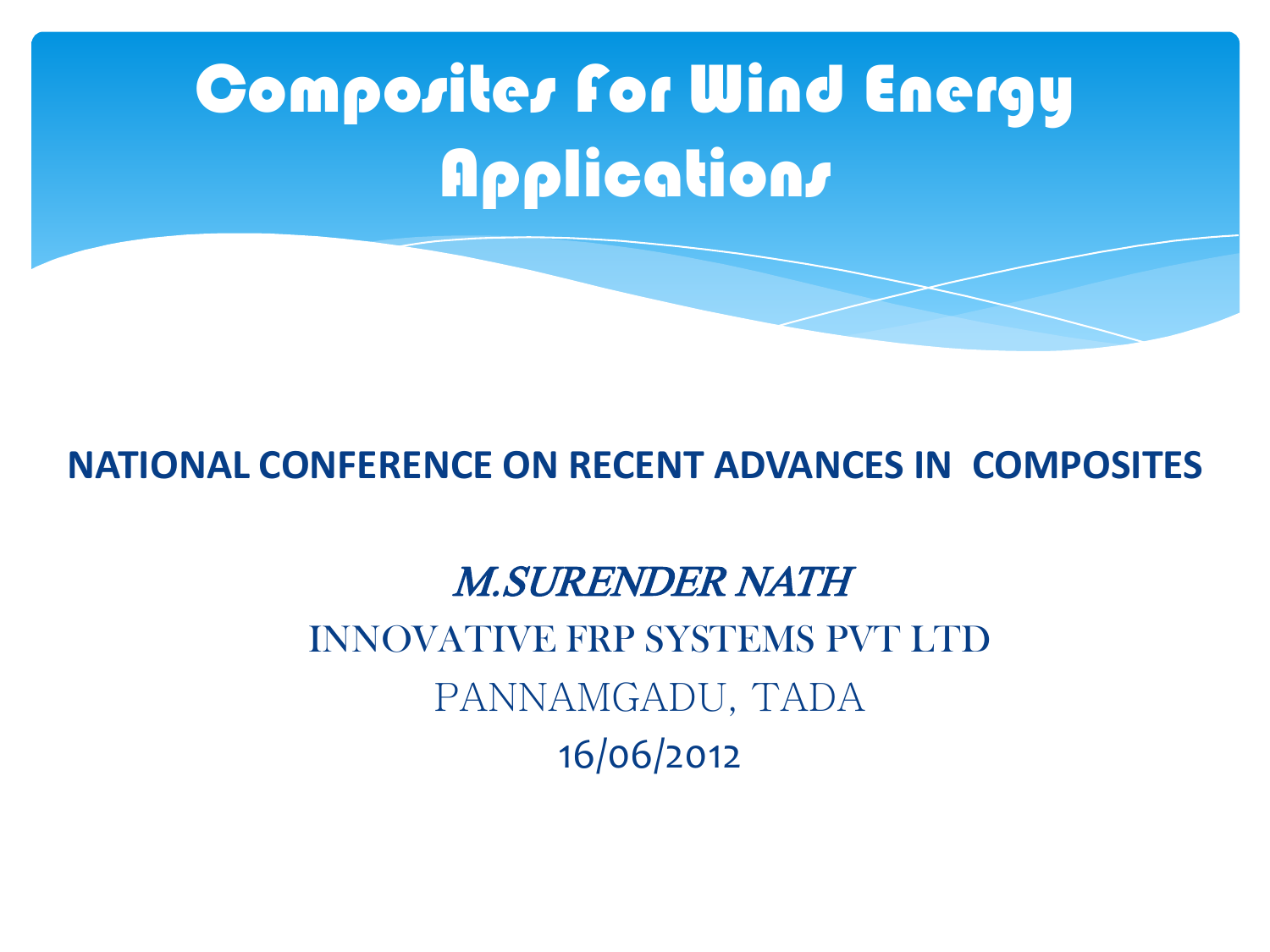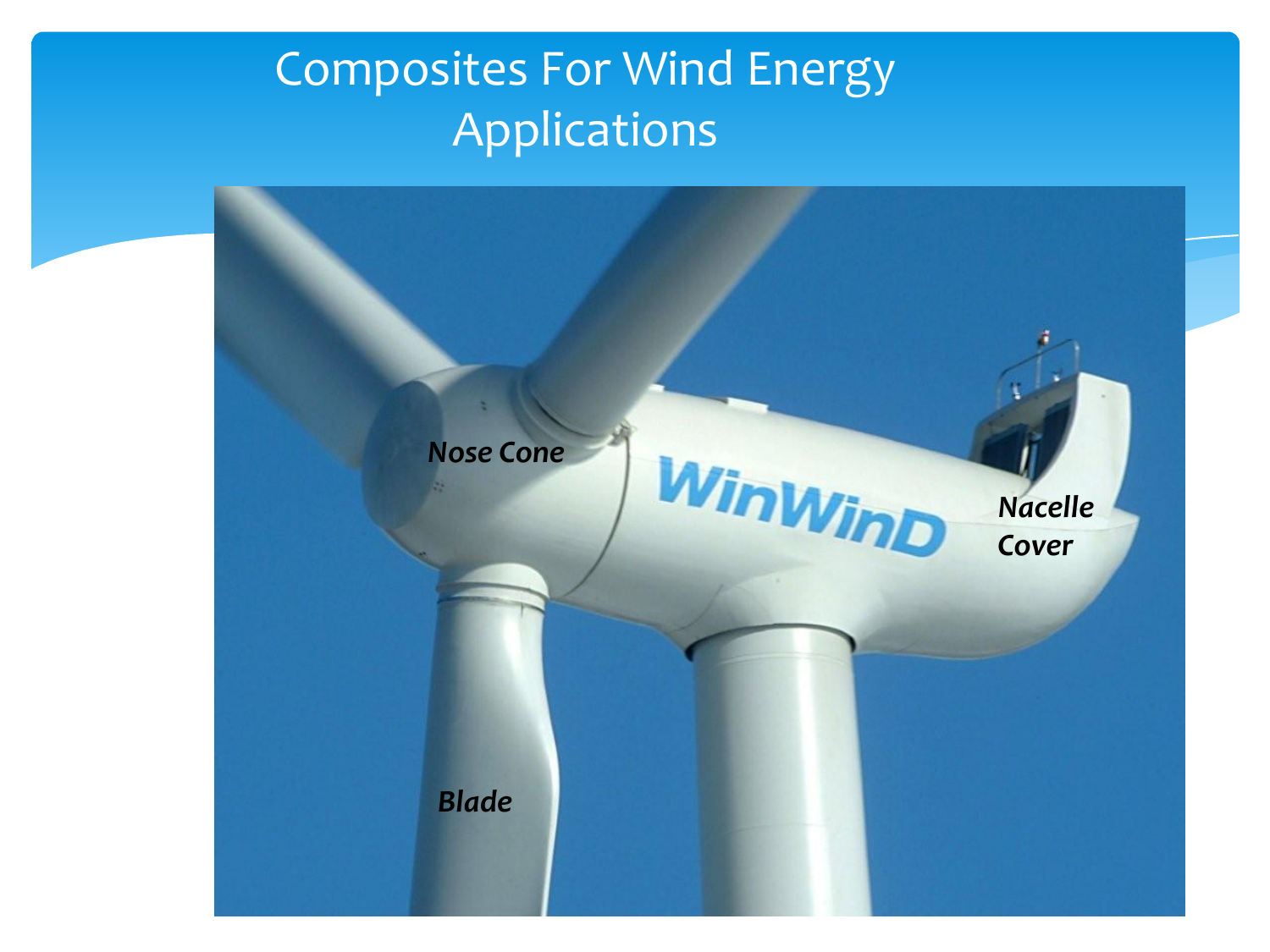The following composites are used in Wind Energy.

- Blades
- Nacelle Cover
- Nose Cone or Spinner
- Generator Top Covers.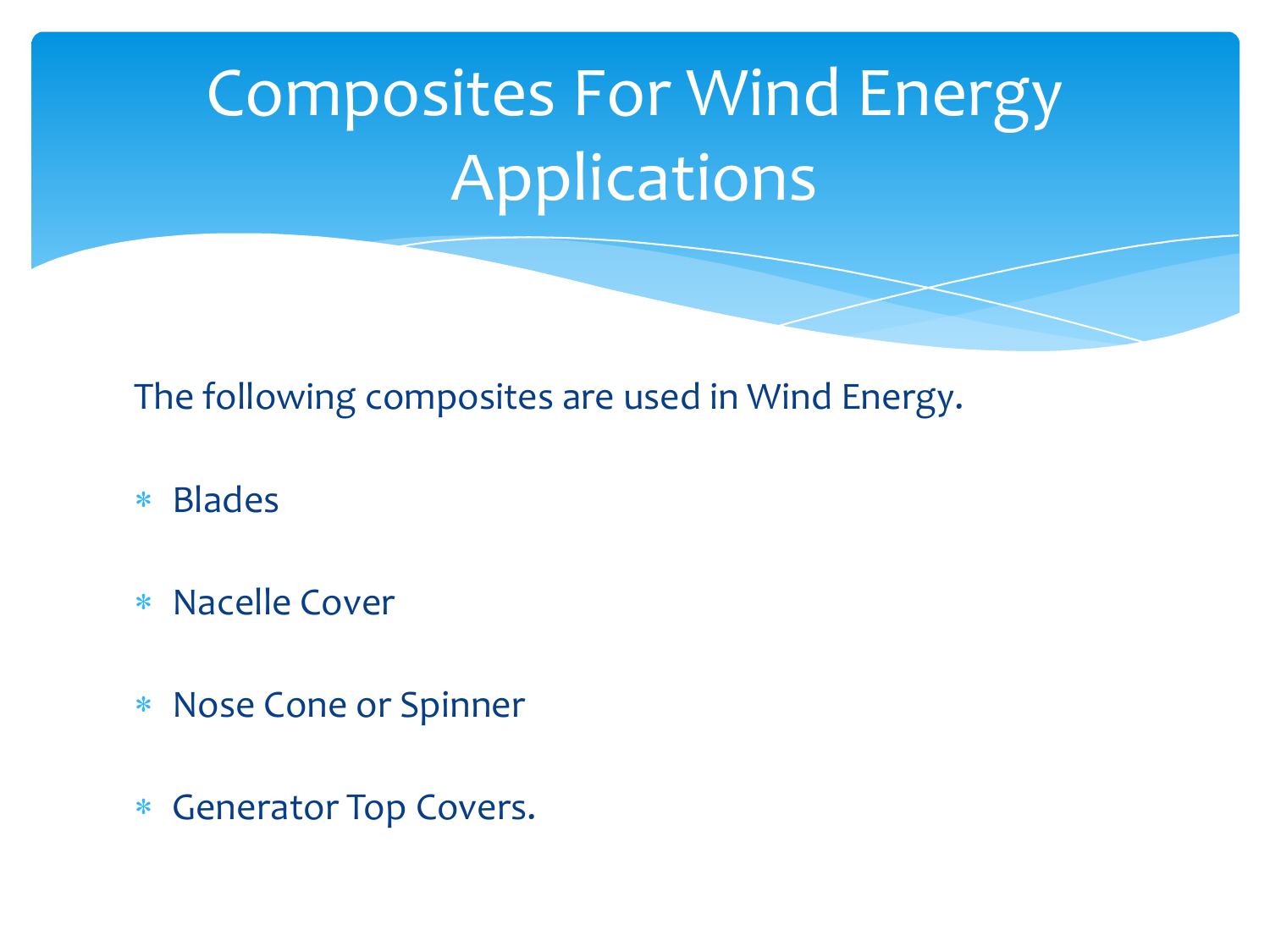

 Housing for all electrical, mechanical and electronics components

- \* Integrates with metal structure internally
- \* Having ventilation
- With excellent surface finish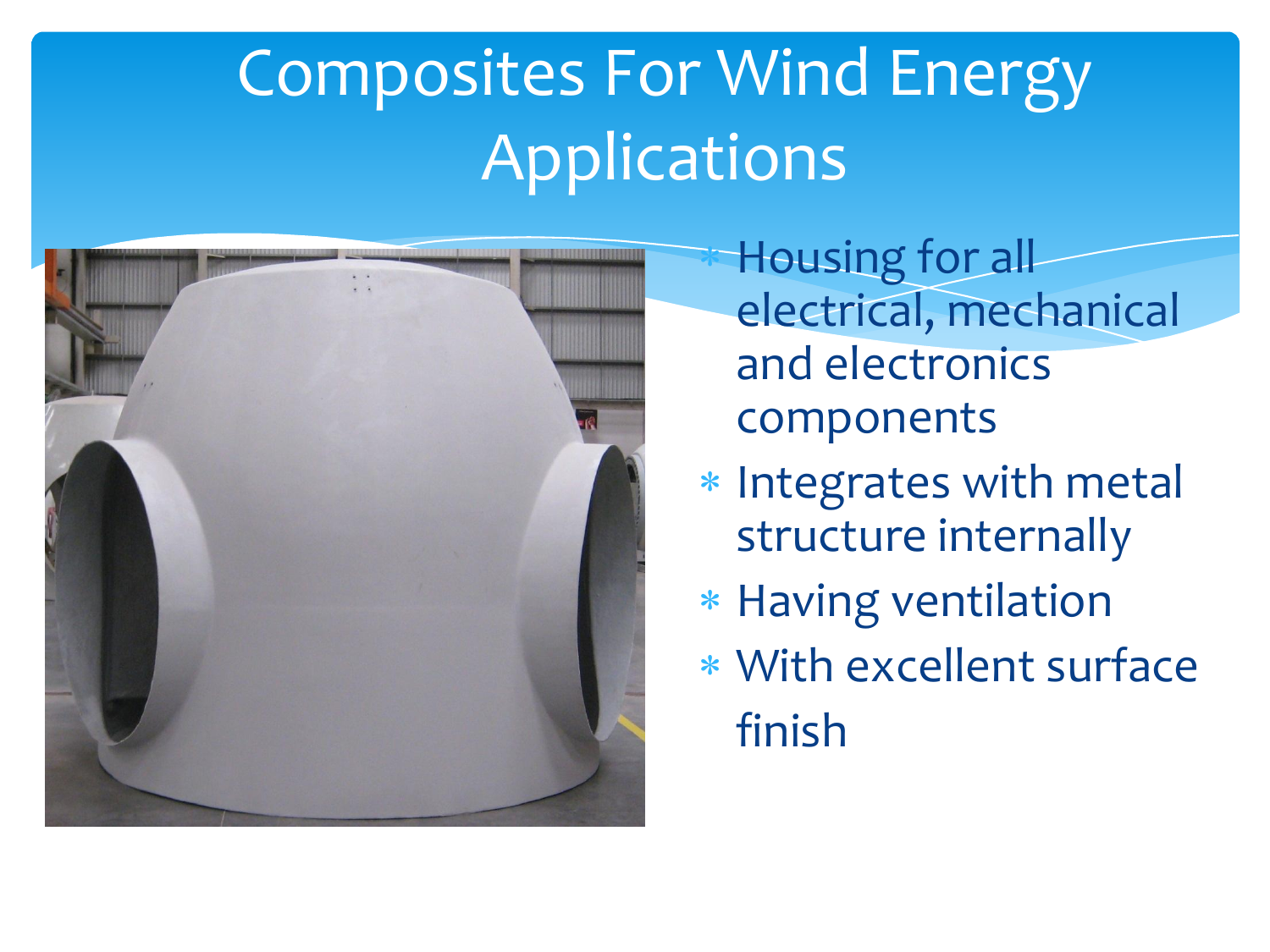

Spinner segmernt with spinner cap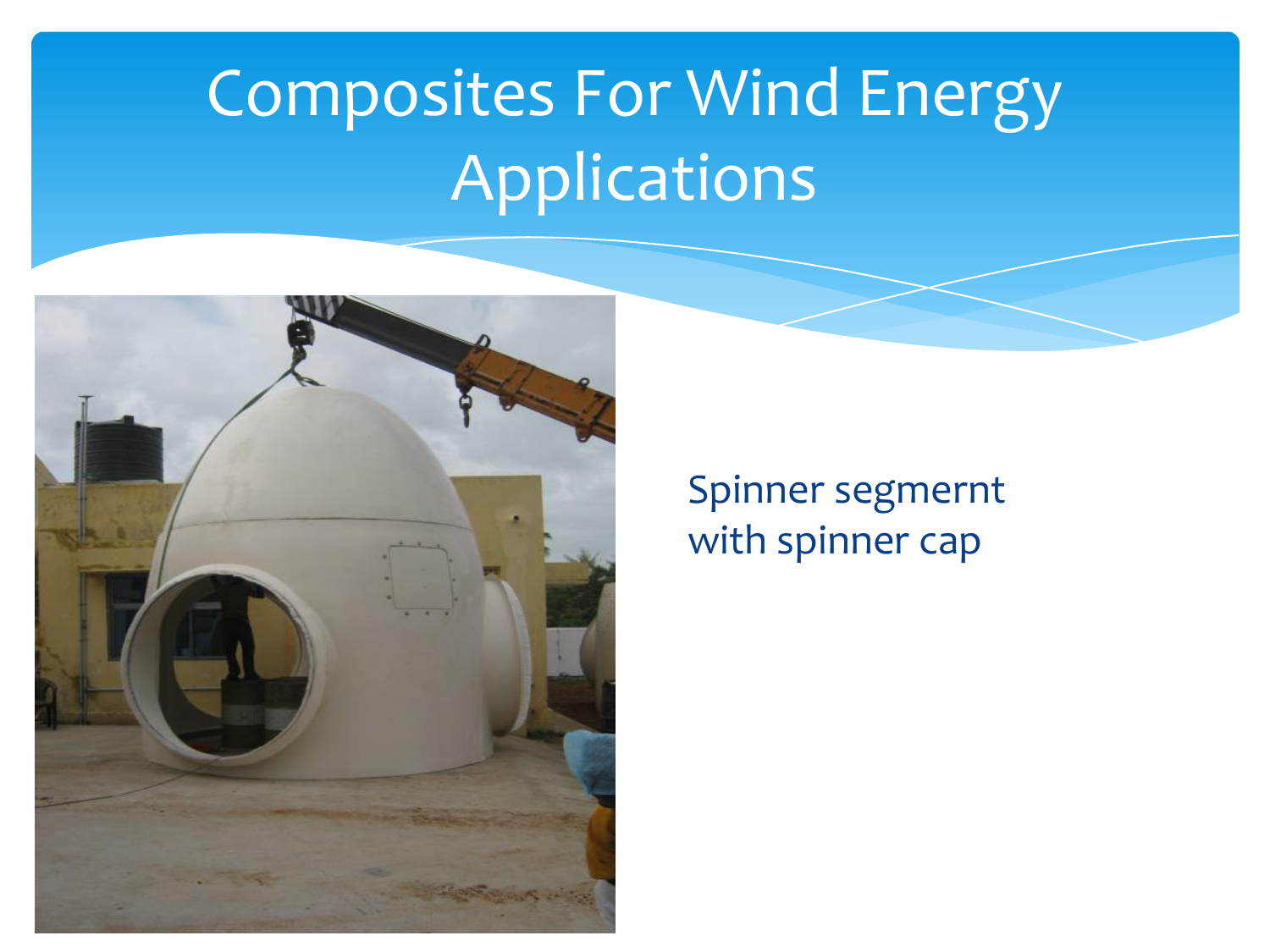

#### **Nacelle Cover and Nose Cone – Importance**

- The forces acting from the front side of the Nose cone develop stress. The poor strength in laminates, frequent changes in wind pattern can damage the Nose cone severely. It is also a dynamic part like Blade.
- The nacelle cover has also felt the similar forces. The surface should be well protected for UV rays. It should have good thermal and noise insulation. Now a days, the need is raised to have flame retardant covers also.
- Any out side repair during its life is practically impossible or cause lot of efforts to rectify. So these products needs a stringent quality norms.
- Both should be more stable and durable product with less weight and higher mechanical strength.
- Both should have an excellent surface finish, since it is the first impression about the turbine.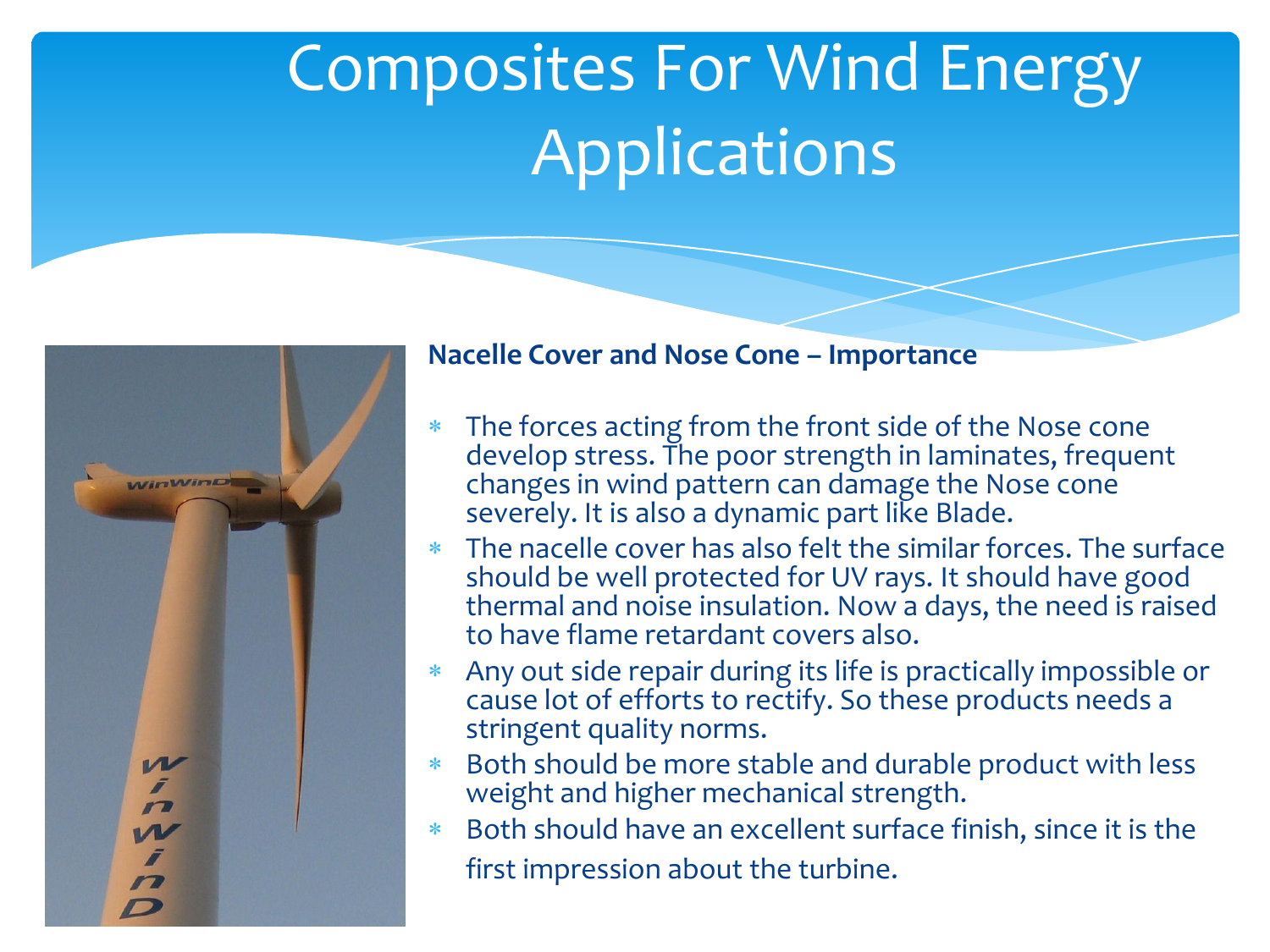Nacelle Covers are manufactured in two methods.

- Hand Layup method Glass to Resin ratio is 45 : 55
- \* Infusion method. Glass to Resin ratio is 65 : 35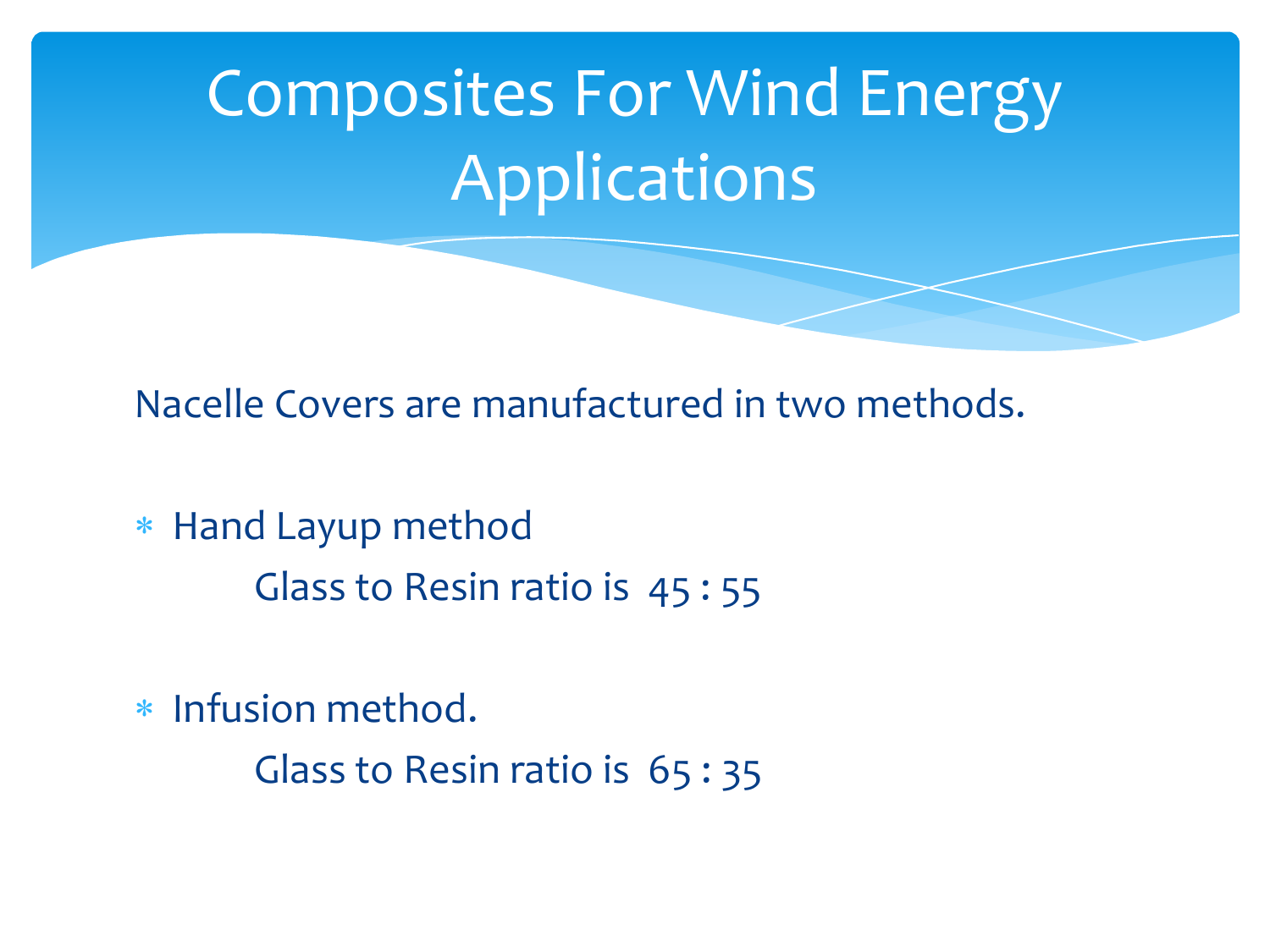The following materials are used in the manufacturing of Nacelle covers in hand layup method.

- Chopped Stand Mat.
- Woven Roving
- Combi
- Bi-directional Chopped Stand Mat(BDCSM)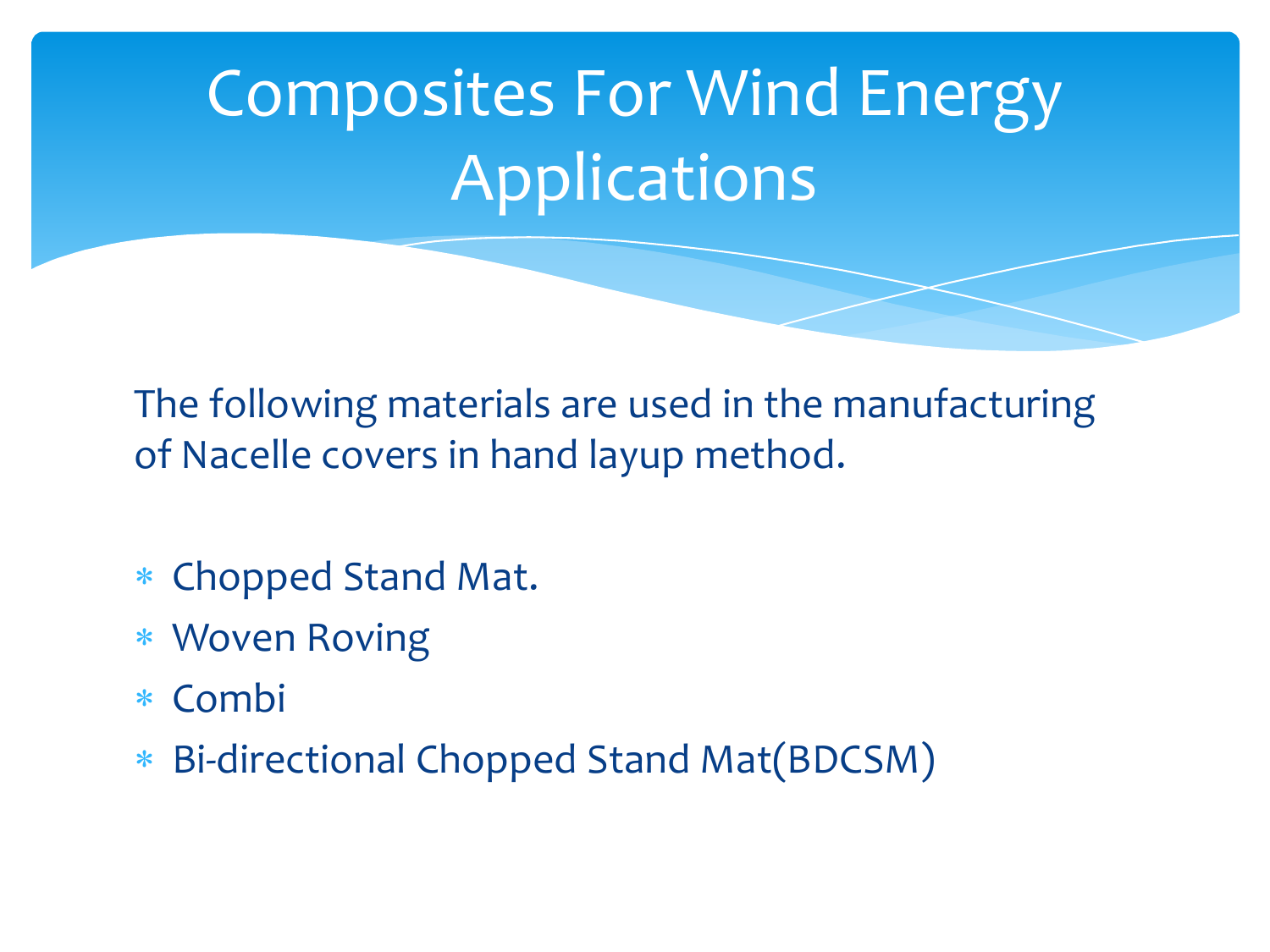Advanced materials are used in the manufacturing of Nacelle covers in infusion method for better mechanical properties. They are

- Biax mat(±45° ,±60° , ±90°)
- Combi Biax
- $*$  Triax
- UD mat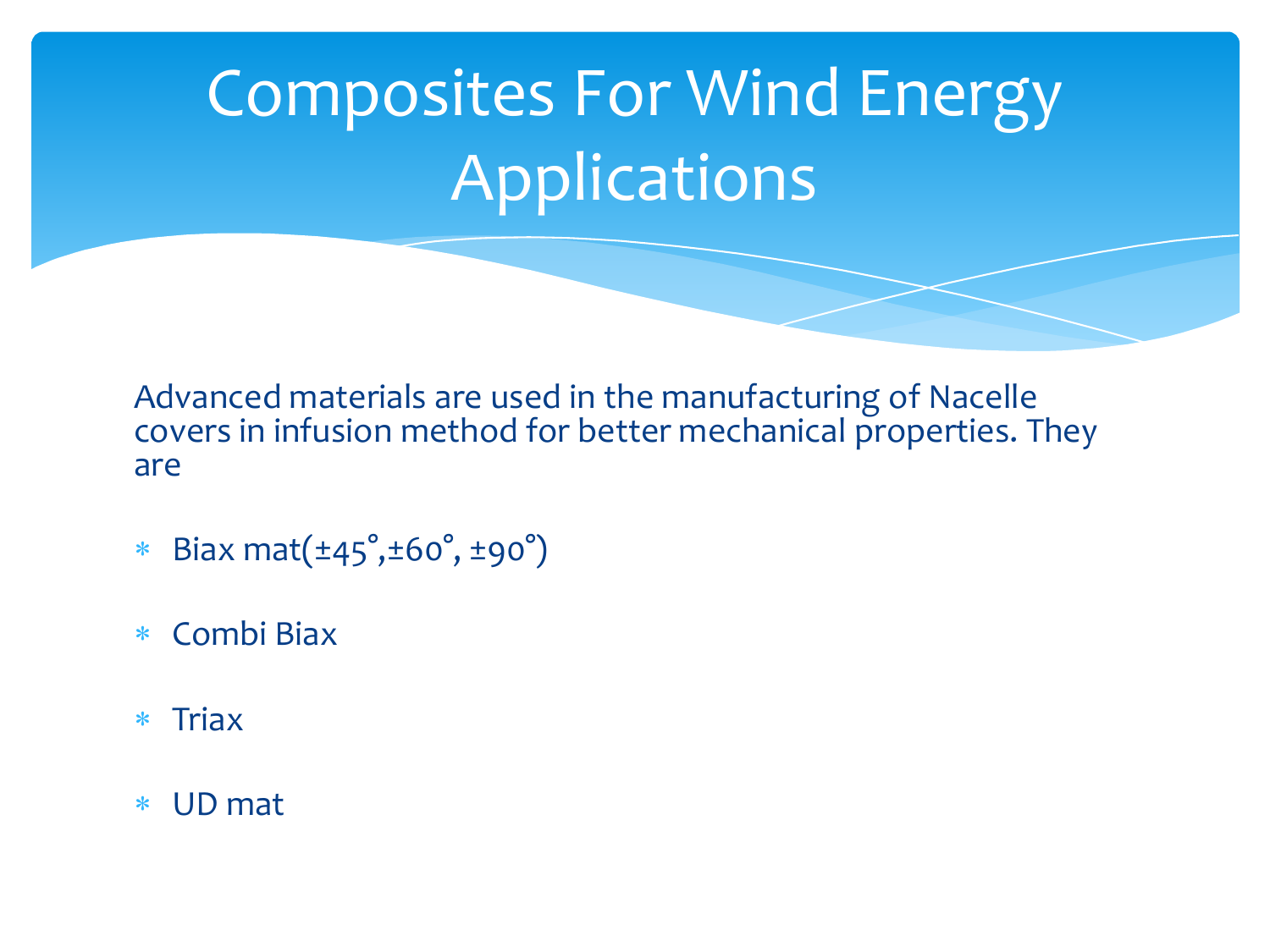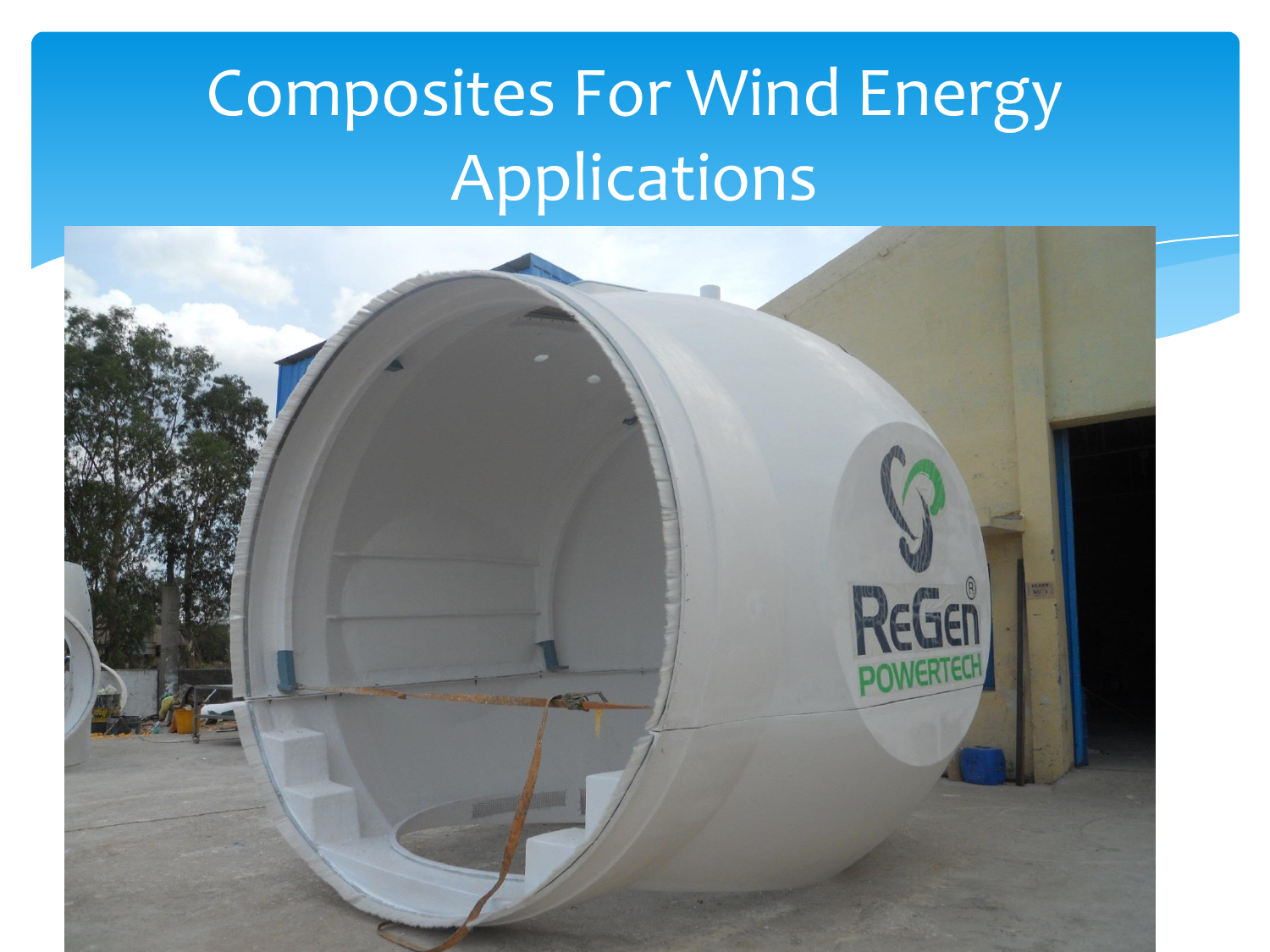#### **Nacelle Cover and Nose Cone – Advances in Technology**

- The concept of using technical fabrics instead of CSM / WR.
- Hand lay up is still being used. Infusion are also being used to enhance the product quality
- Both Epoxy and Polyester system are used for light weight construction.
- \* High quality PU paint system is getting used for better surface protection.
- \* In order to have a very good mechanical strength, PVC foam become a core material to have a sandwich construction.
- To avoid misalignment between the segments, the CNC cut patterns are getting introduced. The cover assembly is having very close tolerances.
- To ensure the profile / outer contour, CMM is getting used along with metal templates.
- Metal frames used for Turbine assembly are integrated with cover.
- ISO system implementation is made mandatory for the manufacturing shop.